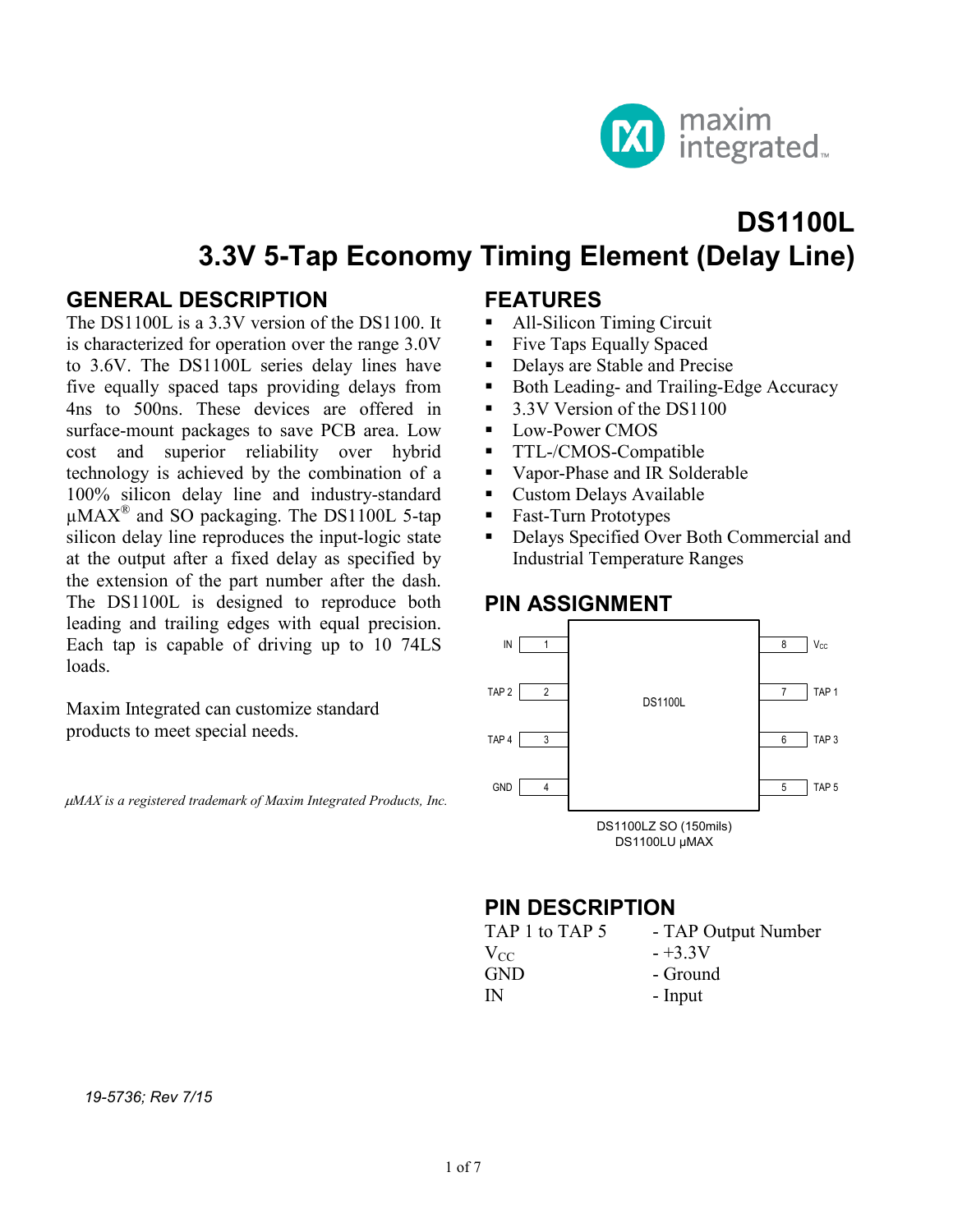### **ABSOLUTE MAXIMUM RATINGS**

| Continuous Power Dissipation ( $T_A = +70^{\circ}C$ ) |  |
|-------------------------------------------------------|--|
|                                                       |  |
|                                                       |  |
|                                                       |  |
|                                                       |  |
|                                                       |  |
| Soldering Temperature (reflow)                        |  |
|                                                       |  |
|                                                       |  |

This is a stress rating only and functional operation of the device at these or any other conditions above those indicated in the operation sections of *this specification is not implied. Exposure to absolute maximum rating conditions for extended periods of time may affect device reliability.*

## **DC ELECTRICAL CHARACTERISTICS**

( $V_{CC}$  = 3.0V to 3.6V;  $T_A$  = -40°C to +85°C, unless otherwise noted.)

| <b>PARAMETER</b>                    | <b>SYMBOL</b> | <b>CONDITIONS</b>              | <b>MIN</b> | <b>TYP</b> | <b>MAX</b>        | <b>UNITS</b> | <b>NOTES</b> |
|-------------------------------------|---------------|--------------------------------|------------|------------|-------------------|--------------|--------------|
| Supply Voltage                      | $\rm V_{CC}$  |                                | 3.0        | 3.3        | 3.6               | V            |              |
| High-Level<br>Input Voltage         | $\rm V_{IH}$  |                                | 2.0        |            | $V_{CC}$ +<br>0.3 | V            |              |
| Low-Level<br>Input Voltage          | $\rm V_{II}$  |                                | $-0.3$     |            | 0.8               | V            |              |
| Input-Leakage<br>Current            | $I_I$         | $0.0 V \leq V_I \leq V_{CC}$   | $-1.0$     |            | $+1.0$            | $\mu A$      |              |
| <b>Active Current</b>               | $I_{\rm CC}$  | $V_{CC}$ = Max; Freq. = 1MHz   |            | 10         |                   | mA           | 6, 8         |
| High-Level<br><b>Output Current</b> | $I_{OH}$      | $V_{CC}$ = Min. $V_{OH}$ = 2.3 |            |            | $-1$              | mA           |              |
| Low-Level<br><b>Output Current</b>  | $I_{OL}$      | $V_{CC}$ = Min. $V_{OL}$ = 0.5 | 8          |            |                   | mA           |              |

### **AC ELECTRICAL CHARACTERISTICS**

( $V_{\text{CC}}$  = 3.0V to 3.6V;  $T_{\text{A}}$  = -40°C to +85°C, unless otherwise noted.)

| <b>PARAMETER</b>                                   | <b>SYMBOL</b>                  | <b>CONDITIONS</b>                            | <b>MIN</b>                          | <b>TYP</b> | <b>MAX</b> | <b>UNITS</b>  | <b>NOTES</b>         |
|----------------------------------------------------|--------------------------------|----------------------------------------------|-------------------------------------|------------|------------|---------------|----------------------|
| Input<br>Pulse Width                               | $t_{\rm WI}$                   |                                              | $20\%$ of<br>Tap 5<br>$t_{\rm PLH}$ |            |            | ns            | 9                    |
|                                                    |                                | $+25^{\circ}$ C 3.3V                         | $-2$                                | Table 1    | $+2$       | ns            | 1, 3, 4,<br>7, 10    |
| Input-to-Tap<br>Delay Tolerance                    | $t_{\rm PLH}$<br>$t_{\rm PHL}$ | $0^{\circ}$ C to +70 $^{\circ}$ C            | $-3$                                | Table 1    | $+3$       | ns            | 1, 2, 3,<br>4, 7, 10 |
| (Delays $\leq$ 40ns)                               |                                | -40 $\rm{^{\circ}C}$ to +85 $\rm{^{\circ}C}$ | $-4$                                | Table 1    | $+4$       | ns            | 1, 2, 3,<br>4, 7, 10 |
|                                                    |                                | $+25^{\circ}$ C 3.3V                         | $-5$                                | Table 1    | $+5$       | $\frac{0}{0}$ | 1, 3, 4,<br>7, 10    |
| Input-to-Tap<br>Delay Tolerance<br>(Delays > 40ns) | $t_{\rm PLH}$<br>$t_{\rm PHL}$ | $0^{\circ}$ C to +70 $^{\circ}$ C            | $-8$                                | Table 1    | $+8$       | $\frac{0}{0}$ | 1, 2, 3,<br>4, 7, 10 |
|                                                    |                                | -40 $\rm{^{\circ}C}$ to +85 $\rm{^{\circ}C}$ | $-13$                               | Table 1    | $+13$      | $\frac{0}{0}$ | 1, 2, 3,<br>4, 7, 10 |
| Output Rise or Fall<br>Time                        | $t_{OF}$ , $t_{OR}$            |                                              |                                     | 2.0        | 2.5        | ns            |                      |
| Power-Up Time                                      | $t_{PU}$                       |                                              |                                     |            | 200        | μs            |                      |
| Input Period                                       | Period                         |                                              | $2(t_{\rm WI})$                     |            |            | ns            | 9                    |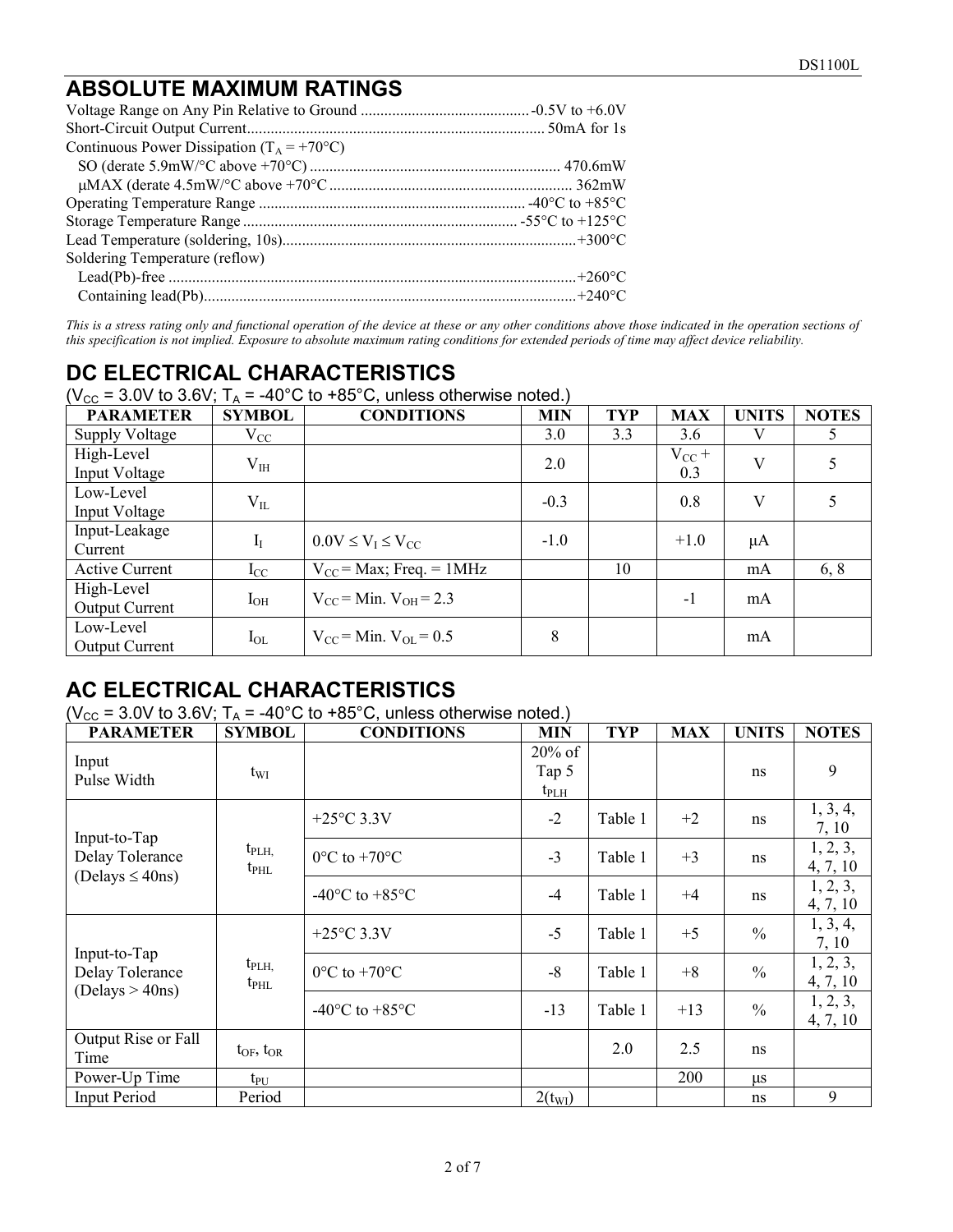### **CAPACITANCE**

 $(T_A = +25^{\circ}C$ , unless otherwise noted.)

| <b>PARAMETER</b>     | <b>SYMBOL</b> | <b>CONDITIONS</b> | <b>MIN</b> | TVD<br>. . | $\mathbf{v}$<br><b>MAX</b> | <b>TINITE</b> C<br>'NL<br>▪ | NOTES<br>그 보지 |
|----------------------|---------------|-------------------|------------|------------|----------------------------|-----------------------------|---------------|
| Input<br>Capacitance | ∪N            |                   |            |            | 10                         | $\mathbf{r}$<br>DF          |               |

#### **NOTES:**

- 1) Initial tolerances are  $\pm$  with respect to the nominal value at +25°C and V<sub>CC</sub> = 3.3V for both leading and trailing edge.
- 2) Temperature and voltage tolerance is with respect to the nominal delay value over the stated temperature range, and a supply-voltage range of 3.0V to 3.6V.
- 3) All tap delays tend to vary unidirectionally with temperature or voltage changes. For example, if TAP 1 slows down, all other taps also slow down; TAP 3 can never be faster than TAP 2.
- 4) Intermediate delay values are available on a custom basis. For further information, contact the factory at [custom.oscillators@maximintegrated.com.](mailto:custom.oscillators@maximintegrated.com)
- 5) All voltages are referenced to ground.
- 6) Measured with outputs open.
- 7) See *Test Conditions* section at the end of this data sheet.
- 8) Frequencies higher than  $1$ MHz result in higher I<sub>CC</sub> values.
- 9) At or near maximum frequency the delay accuracy can vary and will be application sensitive (i.e., decoupling, layout).
- 10) The "-75" version is specified and tested with an additional 2ns of tolerance on the specified minimum input-to-tap delay tolerance parameters for TAP 1 to TAP 3. Delay values for TAP 4 to TAP 5 meet data sheet specifications.

### **Figure 1. LOGIC DIAGRAM**



### **Figure 2. TIMING DIAGRAM: SILICON DELAY LINE**

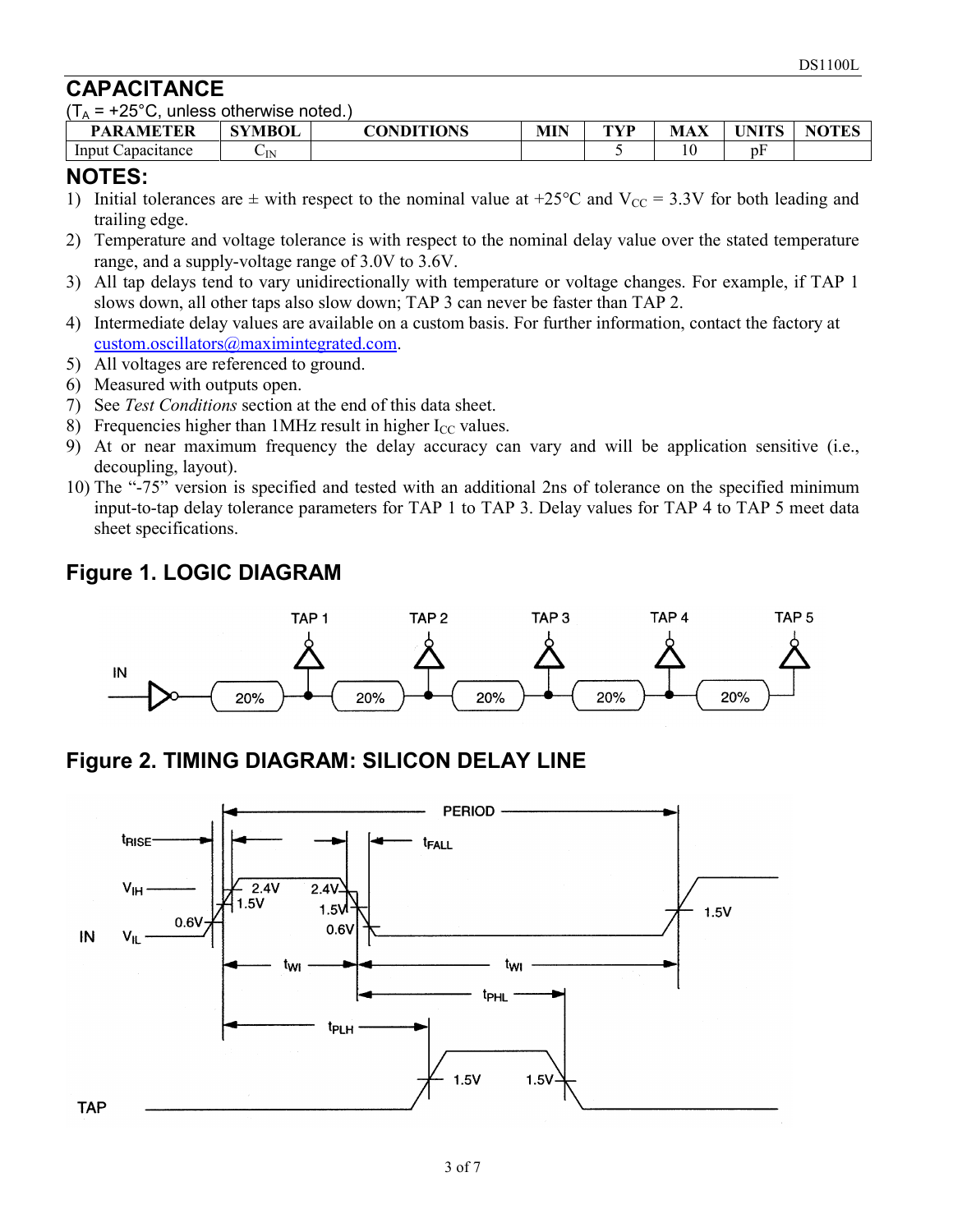### **TERMINOLOGY**

**Period:** The time elapsed between the leading edge of the first pulse and the leading edge of the following pulse.

**t<sub>WI</sub>** (Pulse Width): The elapsed time on the pulse between the 1.5V point on the leading edge and the 1.5V point on the trailing edge or the 1.5V point on the trailing edge and the 1.5V point on the leading edge.

**t<sub>RISE</sub>** (Input Rise Time): The elapsed time between the 20% and the 80% point on the leading edge of the input pulse.

**tFALL (Input Fall Time):** The elapsed time between the 80% and the 20% point on the trailing edge of the input pulse.

**tPLH (Time Delay, Rising):** The elapsed time between the 1.5V point on the leading edge of the input pulse and the 1.5V point on the leading edge of any tap output pulse.

**t**<sub>PHL</sub> (Time Delay, Falling): The elapsed time between the 1.5V point on the trailing edge of the input pulse and the 1.5V point on the trailing edge of any tap output pulse.

### **TEST SETUP DESCRIPTION**

Figure 3 illustrates the hardware configuration used for measuring the timing parameters on the DS1100L. The input waveform is produced by a precision pulse generator under software control. Time delays are measured by a time interval counter (20ps resolution) connected between the input and each tap. Each tap is selected and connected to the counter by a VHF switch control unit. All measurements are fully automated, with each instrument controlled by a central computer over an IEEE 488 bus.

### **TEST CONDITIONS INPUT:**

| <b>Ambient Temperature:</b> | $25^{\circ}$ C $\pm 3^{\circ}$ C         |
|-----------------------------|------------------------------------------|
| Supply Voltage $(V_{CC})$ : | $3.3V \pm 0.1V$                          |
| Input Pulse:                | $High = 3.0V \pm 0.1V$                   |
|                             | $Low = 0.0V \pm 0.1V$                    |
| Source Impedance:           | $50\Omega$ max                           |
| Rise and Fall Time:         | 3.0 m max (measured between 10% and 90%) |
| Pulse Width:                | $500ns$ (1 µs for $-500$ version)        |
| Period:                     | $1\mu s$ (2 $\mu s$ for -500 version)    |

#### **OUTPUT:**

Each output is loaded with the equivalent of one 74F04 input gate. Delay is measured at the 1.5V level on the rising and falling edge.

**Note: Above conditions are for test only and do not restrict the operation of the device under other data sheet conditions.**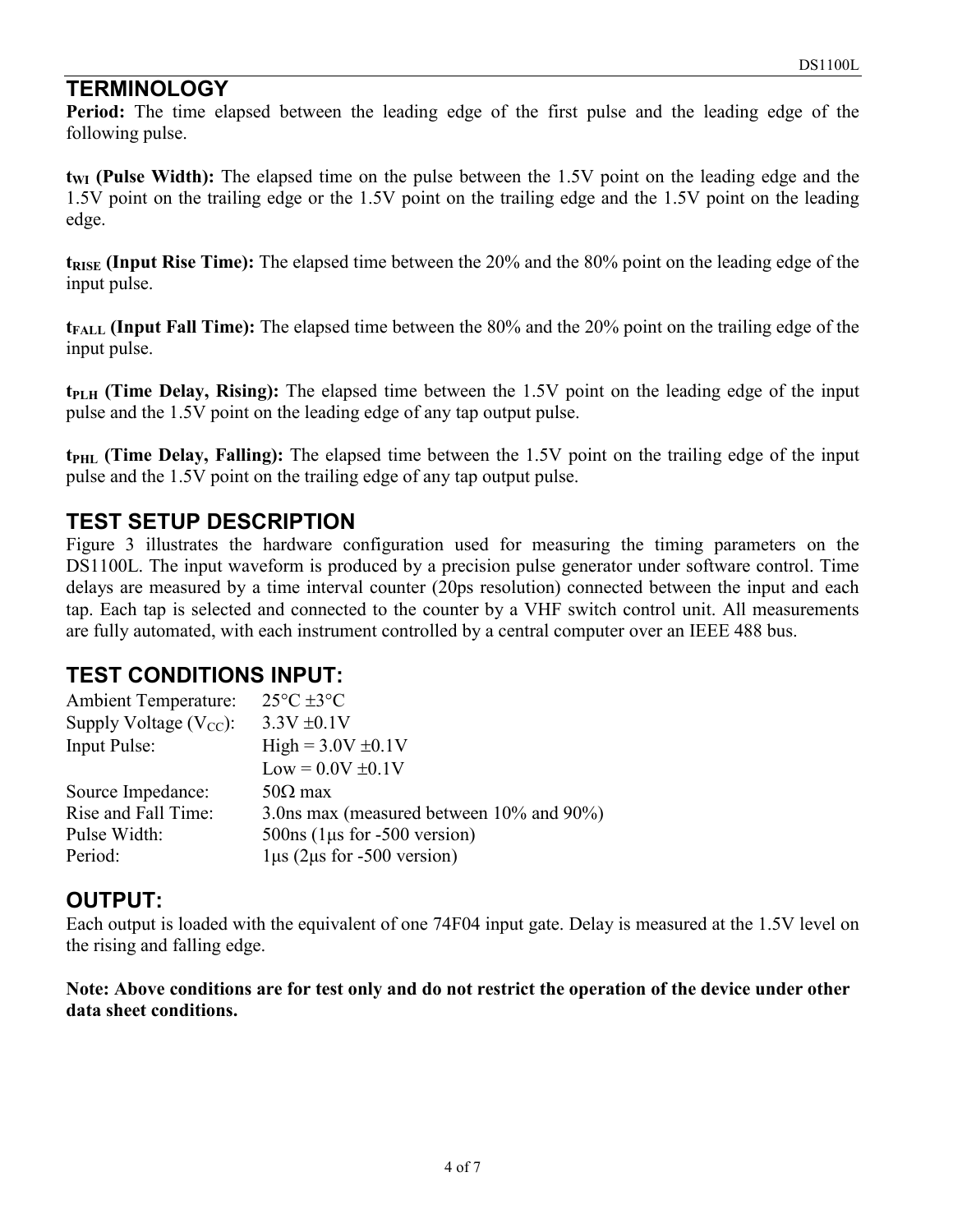# **Figure 3. TEST CIRCUIT**



**Table 1. DS1100L PART NUMBER DELAY** 

| <b>PART</b> |                  |                  | <b>NOMINAL DELAYS (ns)</b> |                  |                  |
|-------------|------------------|------------------|----------------------------|------------------|------------------|
| DS1100L-xxx | TAP <sub>1</sub> | TAP <sub>2</sub> | TAP <sub>3</sub>           | TAP <sub>4</sub> | TAP <sub>5</sub> |
| $-20$       | 4                | 8                | 12                         | 16               | 20               |
| $-25$       | 5                | 10               | 15                         | 20               | 25               |
| $-30$       | 6                | 12               | 18                         | 24               | 30               |
| $-35$       | 7                | 14               | 21                         | 28               | 35               |
| $-40$       | 8                | 16               | 24                         | 32               | 40               |
| $-45$       | 9                | 18               | 27                         | 36               | 45               |
| $-50$       | 10               | 20               | 30                         | 40               | 50               |
| $-60$       | 12               | 24               | 36                         | 48               | 60               |
| $-75$       | 15               | 30               | 45                         | 60               | 75               |
| $-100$      | 20               | 40               | 60                         | 80               | 100              |
| $-125$      | 25               | 50               | 75                         | 100              | 125              |
| $-150$      | 30               | 60               | 90                         | 120              | 150              |
| $-175$      | 35               | 70               | 105                        | 140              | 175              |
| $-200$      | 40               | 80               | 120                        | 160              | 200              |
| $-250$      | 50               | 100              | 150                        | 200              | 250              |
| $-300$      | 60               | 120              | 180                        | 240              | 300              |
| $-500$      | 100              | 200              | 300                        | 400              | 500              |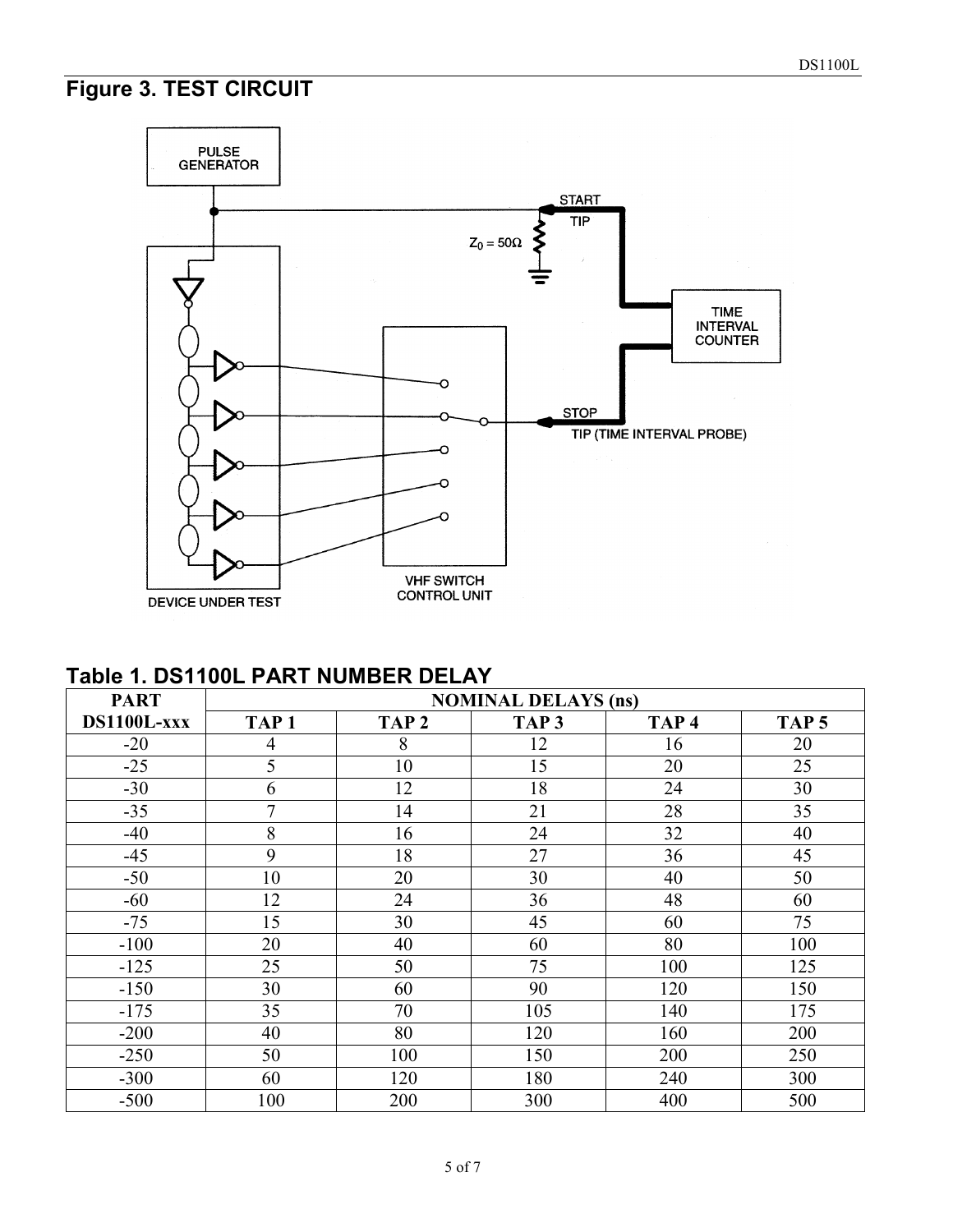### **ORDERING INFORMATION**

| <b>PART</b>          | <b>TEMP RANGE</b>                                    | <b>PIN-PACKAGE</b> |  |
|----------------------|------------------------------------------------------|--------------------|--|
| $DS1100LZ$ -xxx      | $-40^{\circ}$ C to $+85^{\circ}$ C                   | 8 SO               |  |
| $DS1100LZ$ -xxx/T&R  | $-40^{\circ}$ C to $+85^{\circ}$ C                   | 8 SO               |  |
| $DS1100LZ$ -xxx+     | -40 $\mathrm{^{\circ}C}$ to +85 $\mathrm{^{\circ}C}$ | 8 SO               |  |
| $DS1100LZ$ -xxx+T    | $-40^{\circ}$ C to $+85^{\circ}$ C                   | 8 SO               |  |
| $DS1100LU$ - $xxxx$  | -40 $\rm{^{\circ}C}$ to +85 $\rm{^{\circ}C}$         | $8 \mu MAX$        |  |
| DS1100LU-xxx/T&R     | -40 $\rm{^{\circ}C}$ to +85 $\rm{^{\circ}C}$         | $8 \mu MAX$        |  |
| $DS1100LU$ - $xxx+$  | $-40^{\circ}$ C to $+85^{\circ}$ C                   | $8 \mu MAX$        |  |
| $DS1100LU$ - $xxx+T$ | $-40^{\circ}$ C to $+85^{\circ}$ C                   | 8 µMAX             |  |

xxx *Denotes total time delay (ns) (see Table 1).*

+*Denotes a lead(Pb)-free/RoHS-compliant package.*

*T&R and T = Tape and reel.*

### **PACKAGE INFORMATION**

For the latest package outline information and land patterns (footprints), go to **[www.maximintegrated.com/packages](http://www.maximintegrated.com/packages)**. Note that a "+", "#", or "-" in the package code indicates RoHS status only. Package drawings may show a different suffix character, but the drawing pertains to the package regardless of RoHS status.

| <b>PACKAGE TYPE</b> | <b>PACKAGE CODE</b> | <b>OUTLINE NO.</b> | LAND PATTERN NO. |
|---------------------|---------------------|--------------------|------------------|
| 8 SO (150 mils)     | $S8+4$              | 21-0041            | 90-0096          |
| $8 \mu MAX$         | [ ] 8+1             | 21-0036            | 90-0092          |